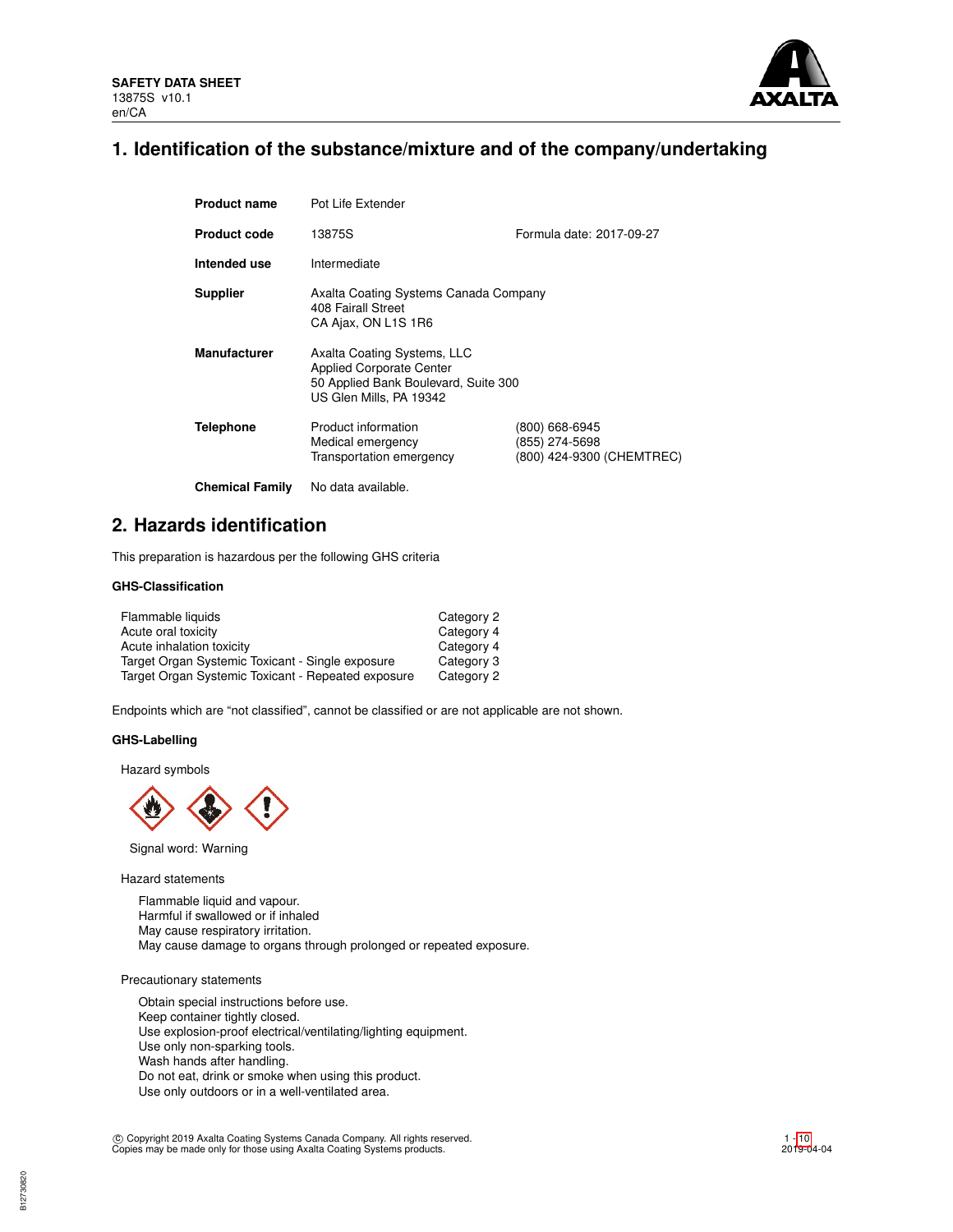

Contaminated work clothing should not be allowed out of the workplace. Avoid release to the environment. Wear protective gloves/ eye protection/ face protection. IF SWALLOWED: Immediately call a POISON CENTER/doctor. IF INHALED: Remove person to fresh air and keep comfortable for breathing. IF exposed or concerned: Get medical advice/ attention. Specific treatment (see supplemental first aid instructions on this label). If skin irritation or rash occurs: Get medical advice/ attention. Store in a well-ventilated place. Keep container tightly closed. Store in a well-ventilated place. Keep cool. Store locked up. Dispose of contents/container in accordance with local regulations. Keep away from heat, hot surfaces, sparks, open flames and other ignition sources. No smoking. Ground and bond container and receiving equipment. Take action to prevent static discharges. Avoid breathing dust/ fume/ gas/ mist/ vapours/ spray. IF ON SKIN (or hair): Take off immediately all contaminated clothing. Rinse skin with water or shower.

#### **Other hazards which do not result in classification**

Intentional misuse by deliberately concentrating and inhaling the contents may be harmful or fatal.

**The following percentage of the mixture consists of ingredient(s) with unknown acute toxicity:**  $0 %$ 

# **3. Composition/information on ingredients**

Mixture of synthetic resins and solvents

#### **Components**

| CAS-No.  | Chemical name      | Concentration |
|----------|--------------------|---------------|
| 110-43-0 | Methyl amyl ketone | $30 - 60\%$   |
| 123-54-6 | 2,4-pentanedione   | $10 - 30\%$   |
| 123-86-4 | Butyl acetate      | $10 - 30%$    |

Actual concentration ranges withheld as a trade secret. Non-regulated ingredients 0.0 - 0.1%

# **4. First aid measures**

#### **Eye contact**

Remove contact lenses. Irrigate copiously with clean, fresh water for at least 15 minutes, holding the eyelids apart. Seek medical advice.

## **Skin contact**

Do NOT use solvents or thinners. Take off all contaminated clothing immediately. Wash skin thoroughly with soap and water or use recognized skin cleanser. If skin irritation persists, call a physician.

#### **Inhalation**

Avoid inhalation of vapour or mist. Move to fresh air in case of accidental inhalation of vapours. If breathing is irregular or stopped, administer artificial respiration. If unconscious place in recovery position and seek medical advice. If symptoms persist, call a physician.

#### **Ingestion**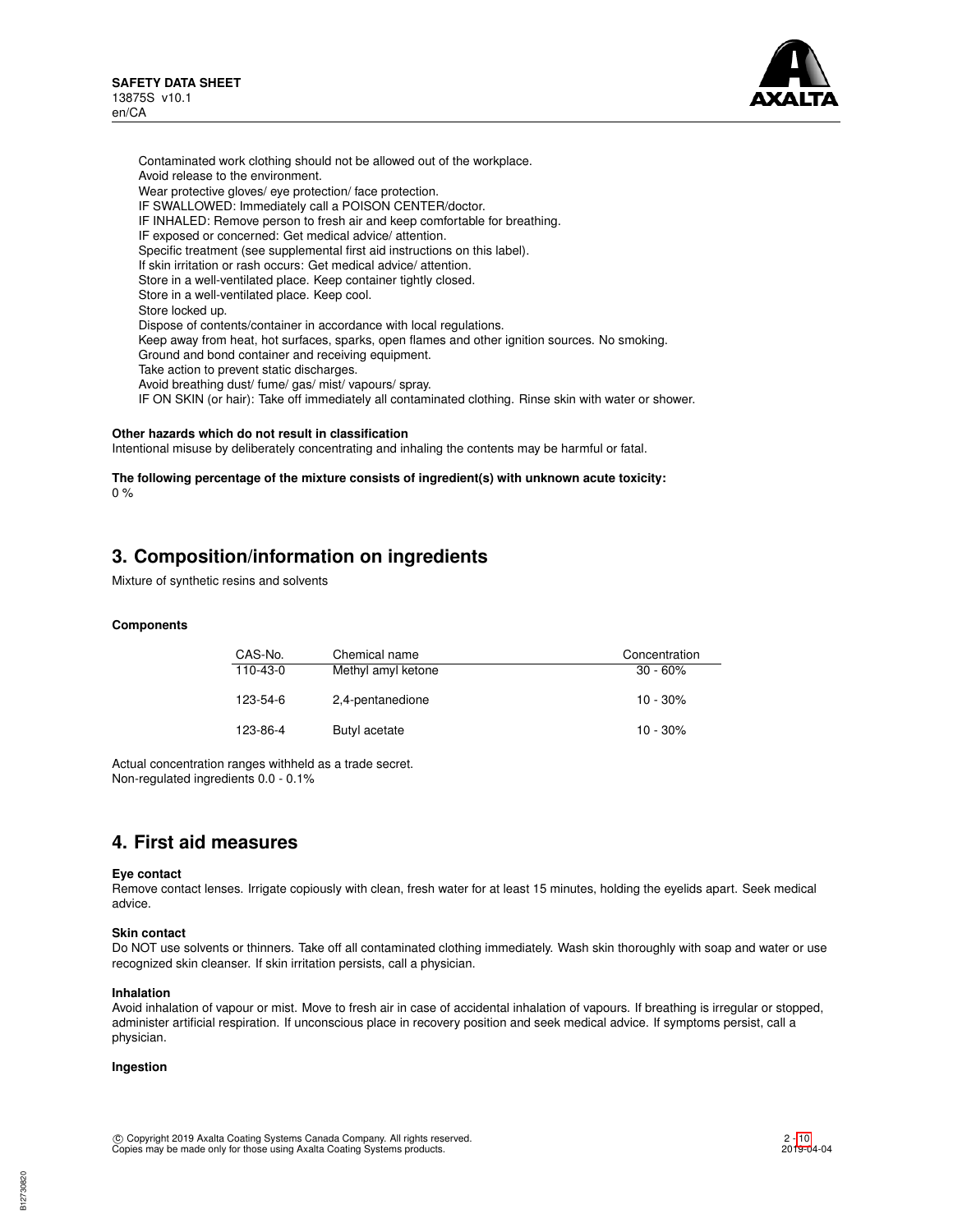

If swallowed, seek medical advice immediately and show this safety data sheet (SDS) or product label. Do NOT induce vomiting. Keep at rest.

### **Most Important Symptoms/effects, acute and delayed**

#### **Inhalation**

May cause nose and throat irritation. May cause nervous system depression characterized by the following progressive steps: headache, dizziness, nausea, staggering gait, confusion, unconsciousness. Reports have associated repeated and prolonged overexposure to solvents with permanent brain and nervous system damage. If this product mixed with an isocyanate activator/hardener (see SDS for the activator), the following health effects may apply: Exposure to isocyanates may cause respiratory sensitization. This effect may be permanent. Symptoms include an asthma-like reaction with shortness of breath, wheezing, cough or permanent lung sensitization. This effect may be delayed for several hours after exposure. Repeated overexposure to isocyanates may cause a decrease in lung function, which may be permanent. Individuals with lung or breathing problems or prior reactions to isocyanates must not be exposed to vapors or spray mist of this product.

#### **Ingestion**

May result in gastrointestinal distress.

#### **Skin or eye contact**

May cause irritation or burning of the eyes. Repeated or prolonged liquid contact may cause skin irritation with discomfort and dermatitis. If this product is mixed with an isocyanate, skin contact may cause sensitization.

### **Indication of Immediate medical attention and special treatment needed if necessary**

No data available on the product. See section 3 and 11 for hazardous ingredients found in the product.

# **5. Firefighting measures**

#### **Suitable extinguishing media**

Universal aqueous film-forming foam, Carbon dioxide (CO2), Dry chemical

#### **Extinguishing media which shall not be used for safety reasons**

High volume water jet

#### **Hazardous combustion products**

CO, CO2, smoke, and oxides of any heavy metals that are reported in "Composition, Information on Ingredients" section.

#### **Fire and Explosion Hazards**

Flammable liquid. Vapor/air mixture will burn when an ignition source is present.

#### **Special Protective Equipment and Fire Fighting Procedures**

Full protective flameproof clothing should be worn as appropriate. Wear self-contained breathing apparatus for firefighting if necessary. In the event of fire, cool tanks with water spray. Do not allow run-off from fire fighting to enter public sewer systems or public waterways.

# **6. Accidental release measures**

#### **Procedures for cleaning up spills or leaks**

Ventilate area. Remove sources of ignition. Prevent skin and eye contact and breathing of vapor. If the material contains, or is mixed with an isocyanate activator/hardener: Wear a positive-pressure, supplied-air respirator (NIOSH approved TC-19C), eye protection, gloves and protective clothing. Pour liquid decontamination solution over the spill and allow to sit at least 10 minutes. Typical decontamination solutions for isocyanate containing materials are: 20% Surfactant (Tergitol TMN 10) and 80% Water OR 0 -10% Ammonia, 2-5% Detergent and Water (balance) Pressure can be generated. Do not seal waste containers for 48 hours to allow C02 to vent. After 48 hours, material may be sealed and disposed of properly. If material does not contain or is not mixed with an isocyanate activator/hardener: Wear a properly fitted air-purifying respirator with organic vapor cartridges (NIOSH approved TC-23C), eye protection, gloves and protective clothing. Confine, remove with inert absorbent, and dispose of properly.

#### **Environmental precautions**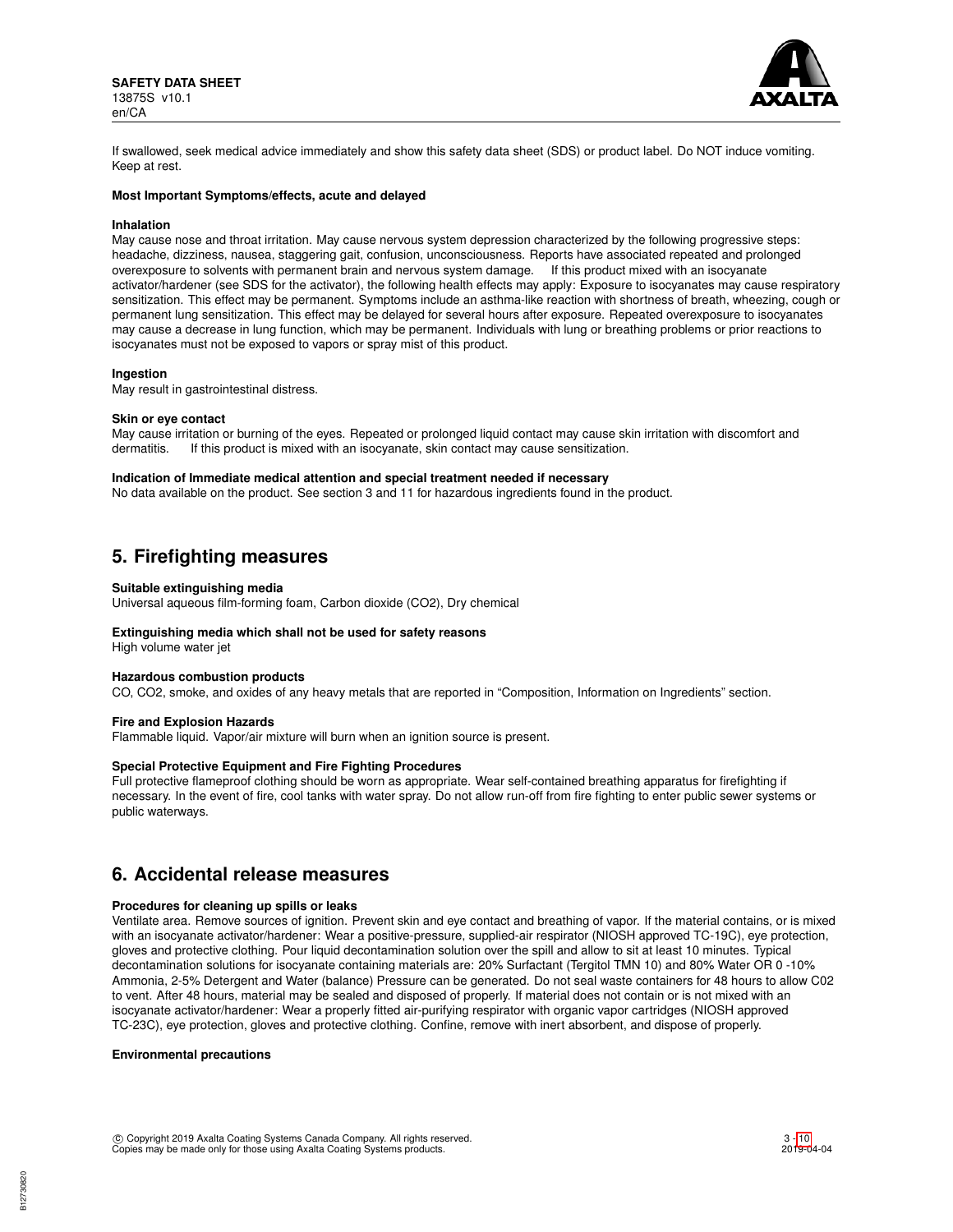

Do not let product enter drains. Notify the respective authorities in accordance with local law in the case of contamination of rivers, lakes or waste water systems.

# **7. Handling and storage**

#### **Precautions for safe handling**

Observe label precautions. Keep away from heat, sparks, flame, static discharge and other sources of ignition. VAPORS MAY CAUSE FLASH FIRE. Close container after each use. Ground containers when pouring. Do not transfer contents to bottles or unlabeled containers. Wash thoroughly after handling and before eating or smoking. Do not store above 49 °C (120 °F). If material is a coating: do not sand, flame cut, braze or weld dry coating without a NIOSH approved air purifying respirator with particulate filters or appropriate ventilation , and gloves. Combustible dust clouds may be created where operations produce fine material (dust). Avoid formation of significant deposits of material as they may become airborne and form combustible dust clouds. Build up of fine material should be cleaned using gentle sweeping or vacuuming in accordance with best practices. Cleaning methods (e.g. compressed air) which can generate potentially combustible dust clouds should not be used.

#### **Advice on protection against fire and explosion**

Solvent vapours are heavier than air and may spread along floors. Vapors may form explosive mixtures with air and will burn when an ignition source is present. Always keep in containers of same material as the original one. Never use pressure to empty container: container is not a pressure vessel. The accumulation of contaminated rags may result in spontaneous combustion. Good housekeeping standards and regular safe removal of waste materials will minimize the risks of spontaneous combustion and other fire hazards.

#### **Storage**

#### **Requirements for storage areas and containers**

Observe label precautions. Store in a dry, well ventilated place away from sources of heat, ignition and direct sunlight. No smoking. Prevent unauthorized access. Containers which are opened must be carefully resealed and kept upright to prevent leakage.

#### **Advice on common storage**

Store separately from oxidizing agents and strongly alkaline and strongly acidic materials.

# **8. Exposure controls/personal protection**

## **Engineering controls and work practices**

Provide adequate ventilation.This should be achieved by a good general extraction and -if practically feasible- by the use of a local exhaust ventilation.If these are not sufficient to maintain concentrations of particulates and solvent vapour below the OEL, suitable respiratory protection must be worn.

## **National occupational exposure limits**

| CAS-No.  | Chemical name      | Source Time  | Type        | Value     | Note |
|----------|--------------------|--------------|-------------|-----------|------|
| 110-43-0 | Methyl amyl ketone | ACGIH 8 hr   | <b>TWA</b>  | 50 ppm    |      |
|          |                    | OSHA 8 hr    | <b>TWA</b>  | $100$ ppm |      |
| 123-54-6 | 2,4-pentanedione   | ACGIH 8 hr   | <b>TWA</b>  | 25 ppm    | Skin |
| 123-86-4 | Butyl acetate      | ACGIH 15 min | <b>STEL</b> | 200 ppm   |      |
|          |                    | ACGIH 8 hr   | <b>TWA</b>  | $150$ ppm |      |
|          |                    | OSHA 8 hr    | <b>TWA</b>  | $150$ ppm |      |

## **Glossary**

CEIL Ceiling exposure limit

STEL Short term exposure limit

TWA Time weighted average

TWAE Time-Weighted Average

### **Protective equipment**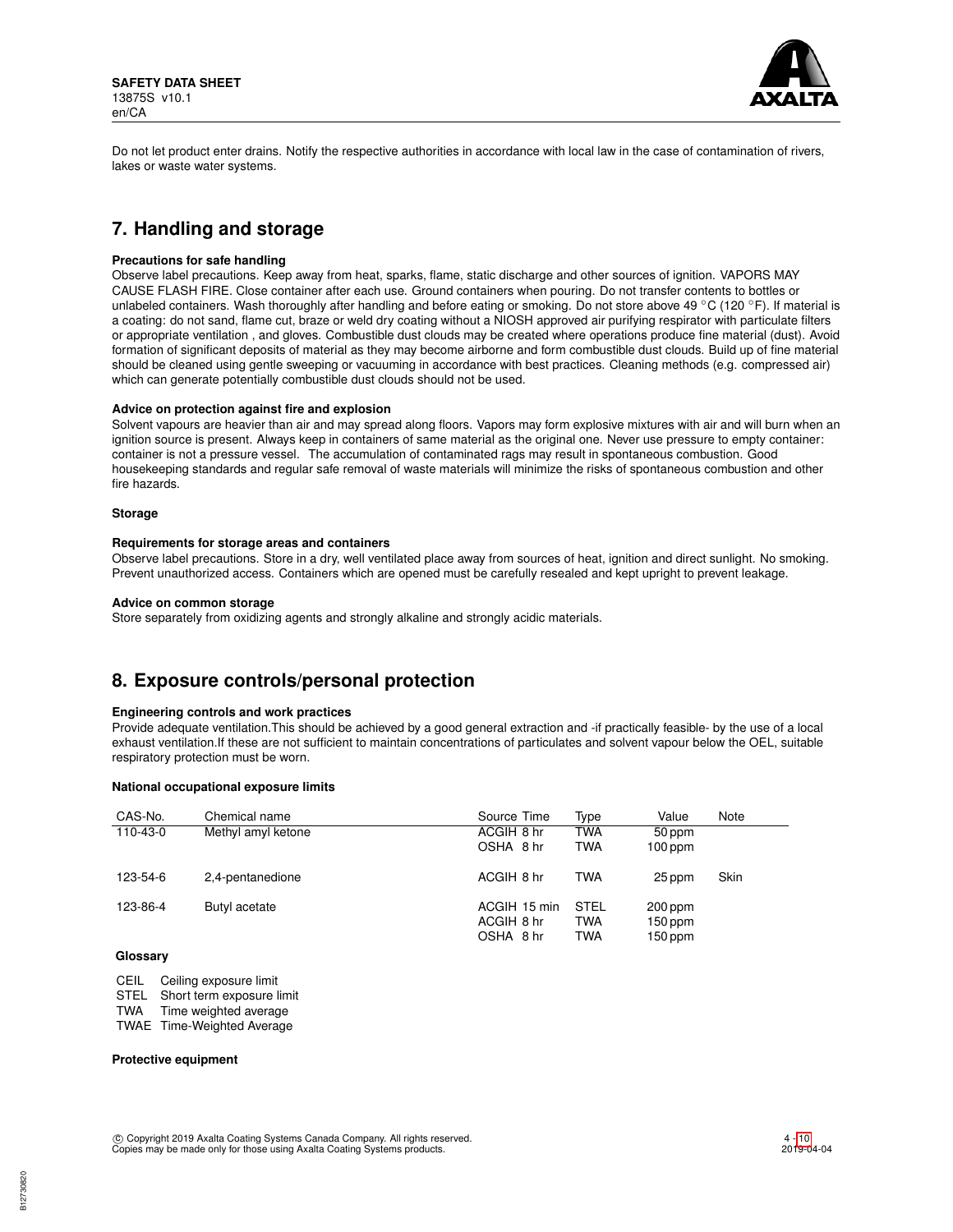

Personal protective equipment should be worn to prevent contact with eyes, skin or clothing.

### **Respiratory protection**

Do not breathe vapors or mists. When this product is used with an isocyanate activator/hardener, wear a positive-pressure, supplied-air respirator (NIOSH approved TC-19C) while mixing activator/hardener with paint, during application and until all vapors and spray mist are exhausted. If product is used without isocyanate activator/hardener, a properly fitted air-purifying respirator with organic vapor cartridges (NIOSH TC-23C) and particulate filter (NIOSH TC-84A) may be used. Follow respirator manufacturer's directions for respirator use. Do not permit anyone without protection in the painting area. Refer to the hardener/activator label instructions and SDS for further information. Individuals with history of lung or breathing problems or prior reaction to isocyanates should not use or be exposed to this product if mixed with isocyanate activators/hardeners.

#### **Eye protection**

Desirable in all industrial situations. Goggles are preferred to prevent eye irritation. If safety glasses are substituted, include splash guard or side shields.

#### **Skin and body protection**

Neoprene gloves and coveralls are recommended.

#### **Hygiene measures**

Wash skin thoroughly with soap and water or use recognized skin cleanser. Do NOT use solvents or thinners.

#### **Environmental exposure controls**

Do not let product enter drains.

# **9. Physical and chemical properties**

#### **Appearance**

| Form: liquid                                                                                                                                                                                                                                                                                                                                                                                                                                          | Colour: clear                                                                                                                   | <b>Odour:</b> Characteristic Solvent Odor                                                                                                                                                                                                                                       |                            |
|-------------------------------------------------------------------------------------------------------------------------------------------------------------------------------------------------------------------------------------------------------------------------------------------------------------------------------------------------------------------------------------------------------------------------------------------------------|---------------------------------------------------------------------------------------------------------------------------------|---------------------------------------------------------------------------------------------------------------------------------------------------------------------------------------------------------------------------------------------------------------------------------|----------------------------|
| Flash point                                                                                                                                                                                                                                                                                                                                                                                                                                           |                                                                                                                                 | $31^{\circ}$ C                                                                                                                                                                                                                                                                  |                            |
| Lower Explosive Limit<br>Upper Explosive Limit<br>Evaporation rate<br>Solubility of Solvent In Water<br>Approx. Boiling Range<br>Approx. Freezing Range<br>Gallon Weight (lbs/gal)<br><b>Specific Gravity</b><br>Percent Volatile By Volume<br>Percent Volatile By Weight<br>Percent Solids By Volume<br>Percent Solids By Weight<br>pH (waterborne systems only)<br>Ignition temperature<br>Decomposition temperature<br>Viscosity (23 $^{\circ}$ C) | Vapor pressure of principal solvent<br>Vapor density of principal solvent $(Air = 1)$<br>Partition coefficient: n-octanol/water | $1.1\%$<br>11.6%<br>Slower than Ether<br>6.3 hPa<br>appreciable<br>3.9<br>$125\,^{\circ}\mathrm{C}$<br>$-74 - -23$ °C<br>7.12<br>0.85<br>100.00%<br>100.00%<br>$0.00\%$<br>$0.00\%$<br>No data available.<br>No data available<br>350 ° C<br>Not applicable.<br>Not applicable. | DIN 51794<br>ISO 2431-1993 |

# **10. Stability and reactivity**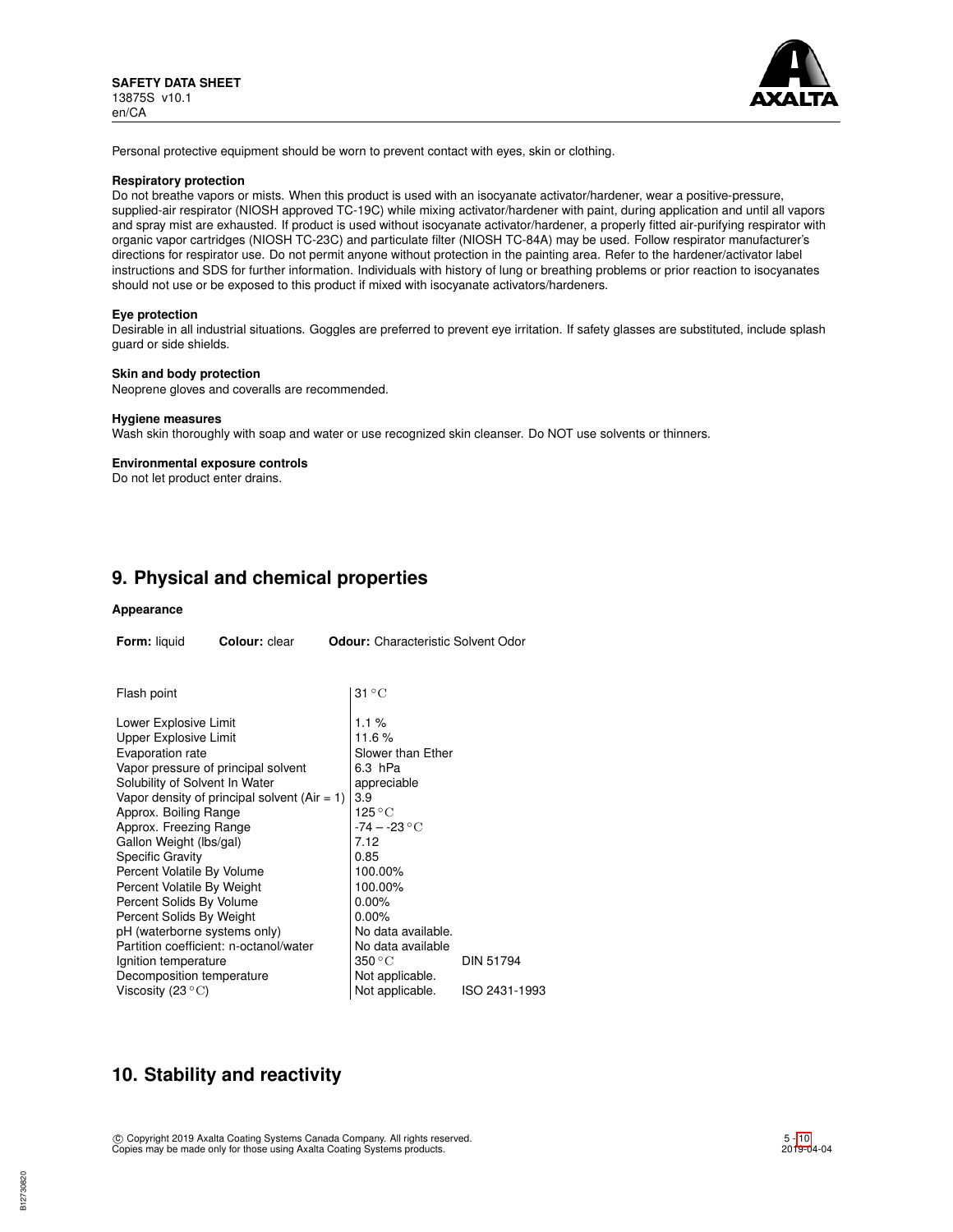

## **Stability**

Stable

## **Conditions to avoid**

Stable under recommended storage and handling conditions (see section 7).

## **Materials to avoid**

None reasonably foreseeable.

#### **Hazardous decomposition products**

When exposed to high temperatures may produce hazardous decomposition products such as carbon monoxide and dioxide, smoke, oxides of nitrogen.

#### **Hazardous Polymerization**

Will not occur.

### **Sensitivity to Static Discharge**

Solvent vapors in air may explode if static grounding and bonding is not used during transfer of this product.

#### **Sensitivity to Mechanical Impact**

None known.

# **11. Toxicological information**

#### **Information on likely routes of exposure**

#### **Inhalation**

May cause nose and throat irritation. May cause nervous system depression characterized by the following progressive steps: headache, dizziness, nausea, staggering gait, confusion, unconsciousness. Reports have associated repeated and prolonged overexposure to solvents with permanent brain and nervous system damage. If this product mixed with an isocyanate activator/hardener (see SDS for the activator), the following health effects may apply: Exposure to isocyanates may cause respiratory sensitization. This effect may be permanent. Symptoms include an asthma-like reaction with shortness of breath, wheezing, cough or permanent lung sensitization. This effect may be delayed for several hours after exposure. Repeated overexposure to isocyanates may cause a decrease in lung function, which may be permanent. Individuals with lung or breathing problems or prior reactions to isocyanates must not be exposed to vapors or spray mist of this product.

#### **Ingestion**

May result in gastrointestinal distress.

#### **Skin or eye contact**

May cause irritation or burning of the eyes. Repeated or prolonged liquid contact may cause skin irritation with discomfort and dermatitis.

**Delayed and immediate effects and also chronic effects from short and long term exposure:**

**Acute oral toxicity**

Methyl amyl ketone Category 4 2,4-pentanedione Category 4

**Acute dermal toxicity** not hazardous

**Acute inhalation toxicity**

Methyl amyl ketone Category 4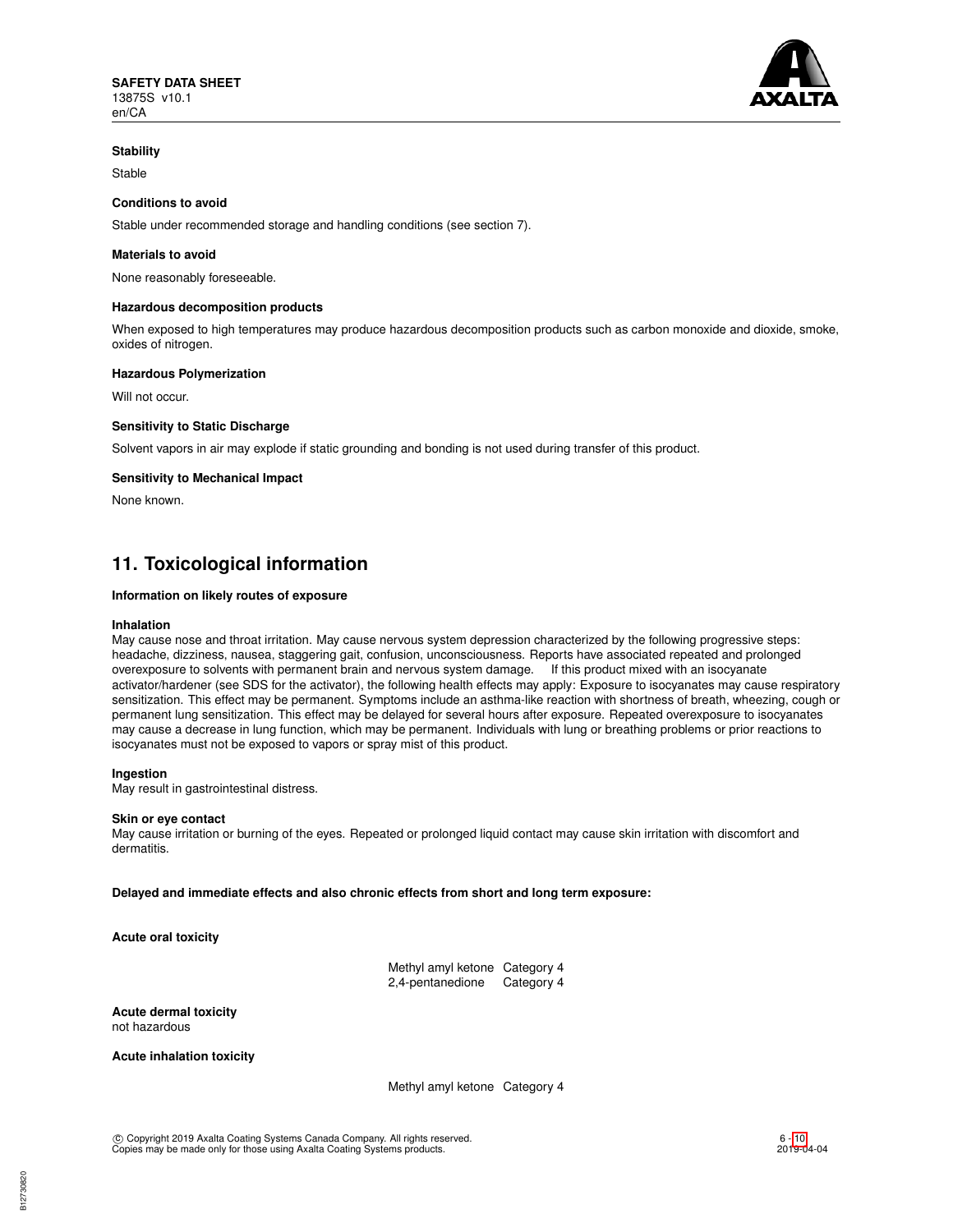

2,4-pentanedione Category 3

% of unknown composition: 0 %

**Skin corrosion/irritation** Not classified according to GHS criteria

**Serious eye damage/eye irritation** Not classified according to GHS criteria

**Respiratory sensitisation** Not classified according to GHS criteria

**Skin sensitisation** not hazardous

**Germ cell mutagenicity** not hazardous

**Carcinogenicity** Not classified according to GHS criteria

**Toxicity for reproduction** Not classified according to GHS criteria

## **Target Organ Systemic Toxicant - Single exposure**

• **Inhalation**

**Narcotic effects** Methyl amyl ketone

**Target Organ Systemic Toxicant - Repeated exposure** No data available.

**Aspiration toxicity** Not classified according to GHS criteria

#### **Numerical measures of toxicity (acute toxicity estimation (ATE),etc. )** No information available.

## **Symptoms related to the physical, chemical and toxicological characteristics**

Exposure to component solvents vapours concentration in excess of the stated occupational exposure limit may result in adverse health effect such as mucous membrane and respiratory system irritation and adverse effect on kidney, liver and central nervous system. Symptoms and signs include headache, dizziness, fatigue, muscular weakness, drowsiness and in extreme cases, loss of consciousness. Through skin resorbtion, solvents can cause some of the effects described here. Repeated or prolonged contact with the preparation may cause removal of natural fat from the skin resulting in non-allergic contact dermatitis and absorption through the skin. The liquid splashed in the eyes may cause irritation and reversible damage.

# **12. Ecological information**

There are no data available on the product itself. The product should not be allowed to enter drains or watercourses.

# **13. Disposal considerations**

B12730820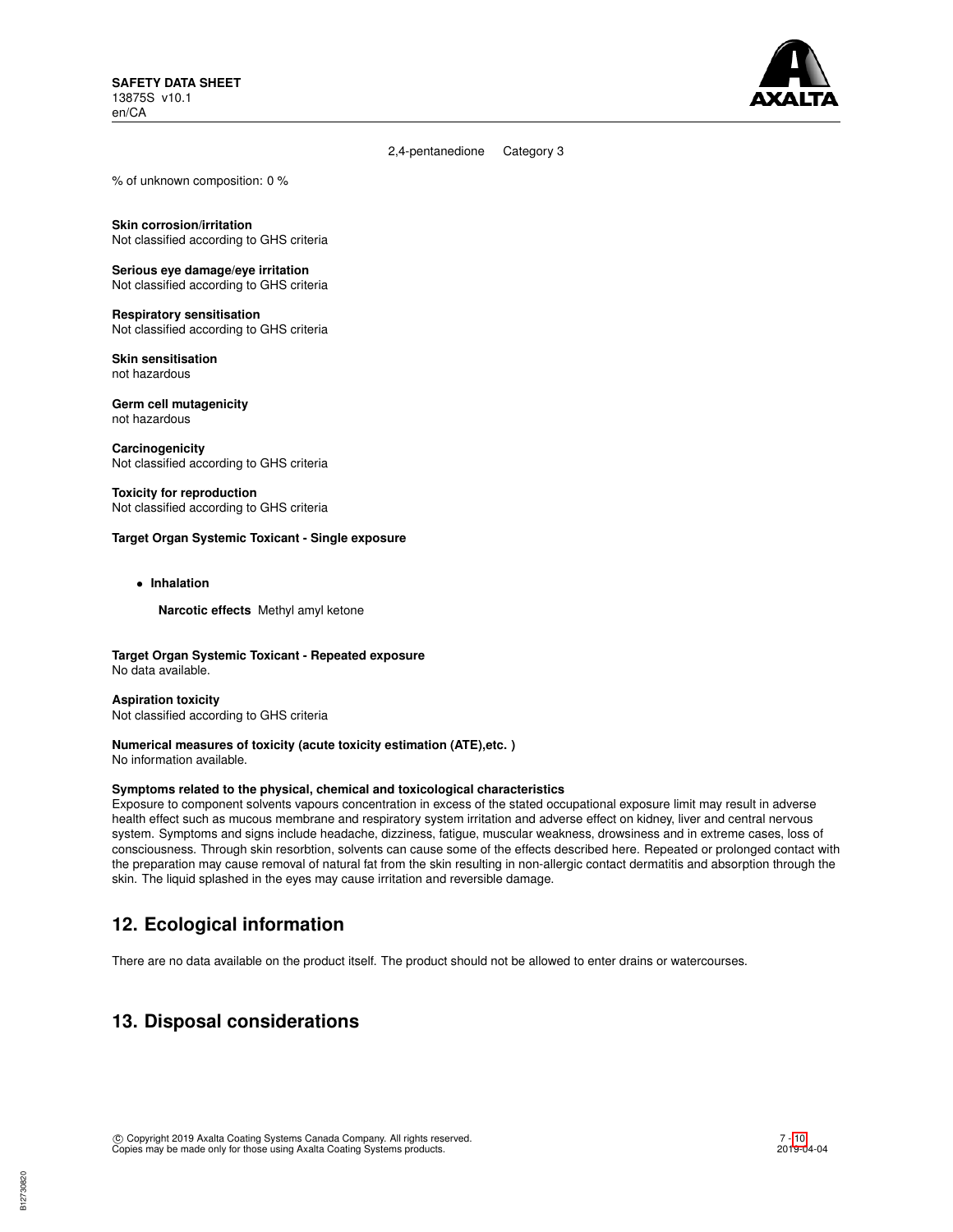

### **Provincial Waste Classification**

Check appropriate provincial and local waste disposal regulations for proper classifications.

### **Waste Disposal Method**

Do not allow material to contaminate ground water systems. Incinerate or otherwise dispose of waste material in accordance with Federal, State, Provincial, and local requirements. Do not incinerate in closed containers.

# **14. Transport information**

#### **International transport regulations**

#### **IMDG (Sea transport)**

| UN number:                   | 1992                                   |
|------------------------------|----------------------------------------|
| Proper shipping name:        | FLAMMABLE LIQUID. TOXIC. N.O.S.        |
|                              | (2.4-pentanedione; Methyl amyl ketone) |
| Hazard Class:                | з                                      |
| Subsidiary Hazard Class: 6.1 |                                        |
| Packing group:               | Ш                                      |
| Marine Pollutant:            | no                                     |
|                              |                                        |

## **ICAO/IATA (Air transport)**

| UN number:                   | 1992                                   |
|------------------------------|----------------------------------------|
| Proper shipping name:        | FLAMMABLE LIQUID, TOXIC, N.O.S.        |
|                              | (2,4-pentanedione; Methyl amyl ketone) |
| Hazard Class:                | з                                      |
| Subsidiary Hazard Class: 6.1 |                                        |
| Packing group:               |                                        |
|                              |                                        |

| 1992                                   |
|----------------------------------------|
| FLAMMABLE LIQUID. TOXIC. N.O.S.        |
| (2,4-pentanedione; Methyl amyl ketone) |
| з                                      |
| Subsidiary Hazard Class: 6.1           |
|                                        |
|                                        |

## **Matters needing attention for transportation**

Confirm that there is no breakage, corrosion, or leakage from the container before shipping. Be sure to prevent damage to cargo by loading so as to avoid falling, dropping, or collapse. Ship in appropriate containers with denotation of the content in accordance with the relevant statutes and rules.

# **15. Regulatory information**

#### **TSCA Status**

In compliance with TSCA Inventory requirements for commercial purposes.

#### **DSL Status**

All components of the mixture are listed on the DSL.

#### **Photochemical Reactivity**

Non-photochemically reactive

### **Regulatory information**

|                             |  |                    |       | ——————— ЕРСRА —————— СЕRCLA САА |  |
|-----------------------------|--|--------------------|-------|---------------------------------|--|
| CAS # Ingredient            |  | 302 TPQ RQ 311/312 | - 313 | RQ(lbs) HAP                     |  |
| 110-43-0 Methyl amyl ketone |  | NR NR A.C.F        |       | NR N                            |  |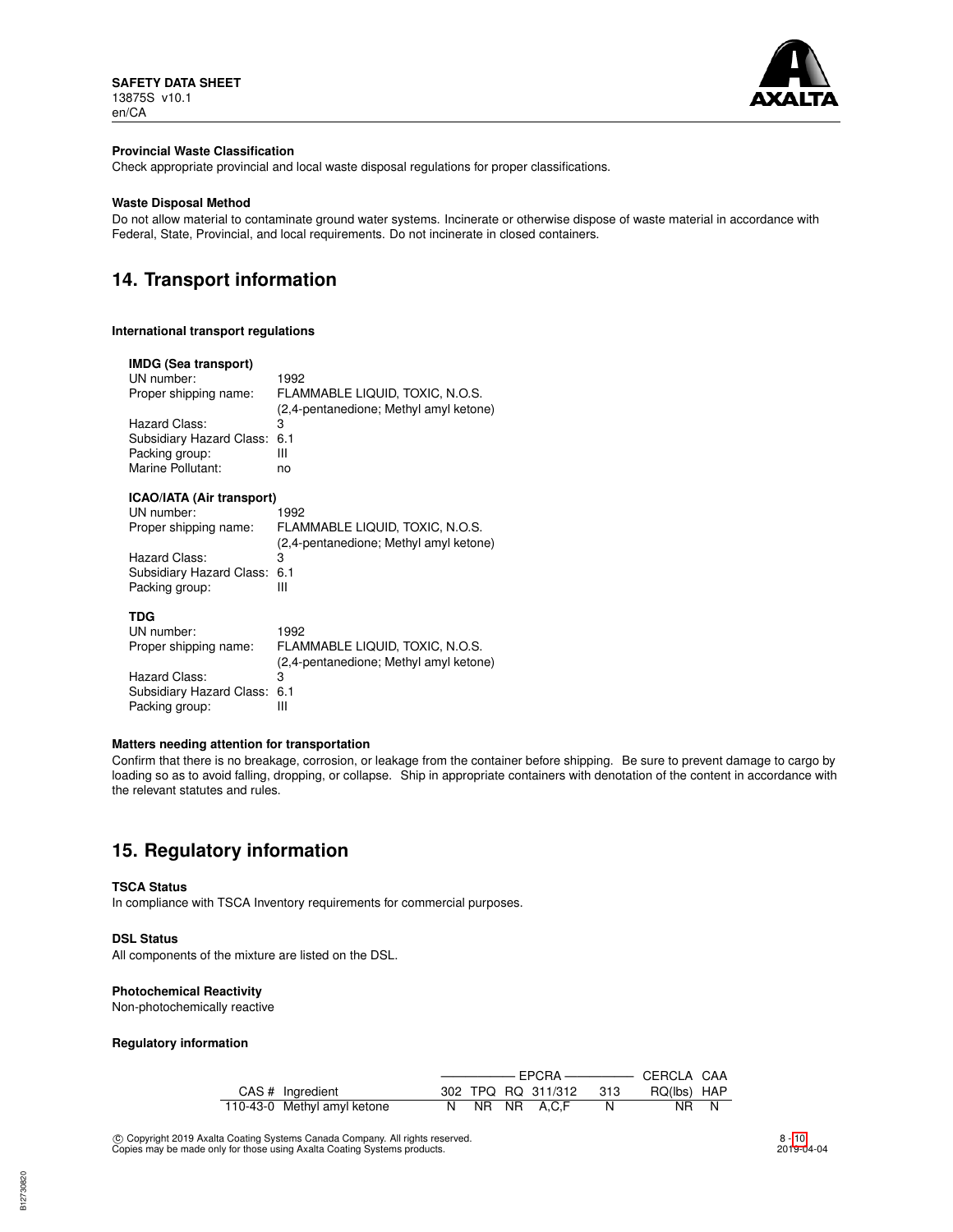

| $CAS$ # Ingredient        |  | 302 TPQ RQ 311/312 | -313 | RQ(lbs) HAP |  |
|---------------------------|--|--------------------|------|-------------|--|
| 123-54-6 2,4-pentanedione |  | N NR NR A.C.F      | N.   | NR N        |  |
| 123-86-4 Butyl acetate    |  | N NR NR A.C.F      | N    | NR N        |  |

**Key:**

| <b>EPCRA</b>                                                   | Emergency Planning and Community Right-to-know Act (aka Title III, SARA)                                                                                                                                                                       |                  |  |  |
|----------------------------------------------------------------|------------------------------------------------------------------------------------------------------------------------------------------------------------------------------------------------------------------------------------------------|------------------|--|--|
| 302                                                            | Extremely hazardous substances                                                                                                                                                                                                                 |                  |  |  |
| 311/312 Categories $F =$ Fire Hazard                           | $R =$ Reactivity Hazard $C =$ Chronic Hazard<br>P = Pressure Related Hazard                                                                                                                                                                    | A = Acute Hazard |  |  |
| 313 Information                                                | Section 313 Supplier Notification - The chemicals listed above with<br>a 'Y' in the 313 column are subject to reporting requirements of<br>Section 313 of the Emergency Planning and Community<br>Right-to-Know act of 1986 and of 40 CFR 372. |                  |  |  |
| <b>CERCLA</b><br><b>HAP</b><br><b>TPQ</b><br>RQ.<br>NA.<br>NR. | Comprehensive Emergency Response, Compensation and Liability Act of 1980.<br>Listed as a Clean Air Act Hazardous Air Pollutant.<br>Threshold Planning Quantity.<br><b>Reportable Quantity</b><br>not available<br>not regulated                |                  |  |  |

# **16. Other information**

HMIS rating H: 2 F: 3 R: 0

Glossary of Terms:

ACGIH | American Conference of Governmental Industrial Hygienists.

- IARC | International Agency for Research on Cancer.<br>NTP | National Toxicology Program.
- NTP National Toxicology Program.<br>OEL Occupational Exposure Limit
- Occupational Exposure Limit
- OSHA | Occupational Safety and Health Administration.<br>STEL | Short term exposure limit
- STEL Short term exposure limit<br>TWA Time-weighted average.
- Time-weighted average.
- PNOR | Particles not otherwise regulated.
- PNOC | Particles not otherwise classified.

NOTE: The list (above) of glossary terms may be modified.

Notice from Axalta Coating Systems :

The document reflects information provided to Axalta Coating Systems by its suppliers. Information is accurate to the best of our knowledge and is subject to change as new data is received by Axalta Coating Systems. Persons receiving this information should make their own determination as to its suitability for their purposes prior to use.

The information on this Safety Data Sheet relates only to the specific material designated herein and does not relate to use in combination with any other material or in any process.

SDS prepared by: Axalta Coating Systems Regulatory Affairs

Report version

Version Changes  $10.1$  2, 8, 9

Revision Date: 2019-04-04